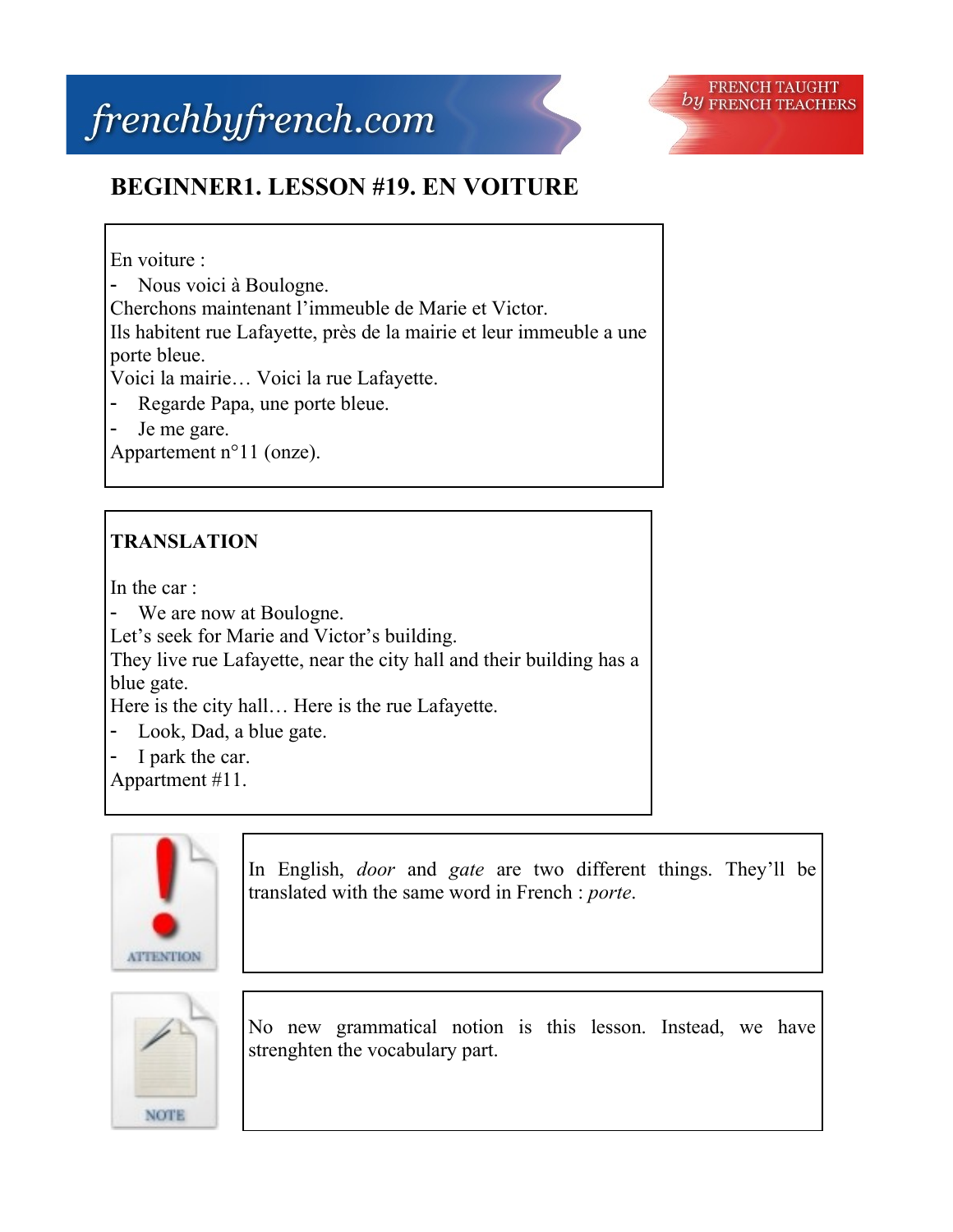

Voiture (fém.) : car. Chercher : to look for, to seek. Maintenant : now. Immeuble (masc.) : building. Rue (fém.) : street. Près de : near. Mairie (fém.) : city hall. Porte (fém.) : gate, door. Bleu : blue. Garer, se garer : to park. Appartement (masc.): flat, appartment.



Between 1852 and 1870, Baron Georges-Eugène Haussmann, commissioned by Napoleon III worked on a modernisation program for the city of Paris. The changes were tremendous. The architecture of that (called architecture haussmannienne) still remains as the main architecture of Paris.